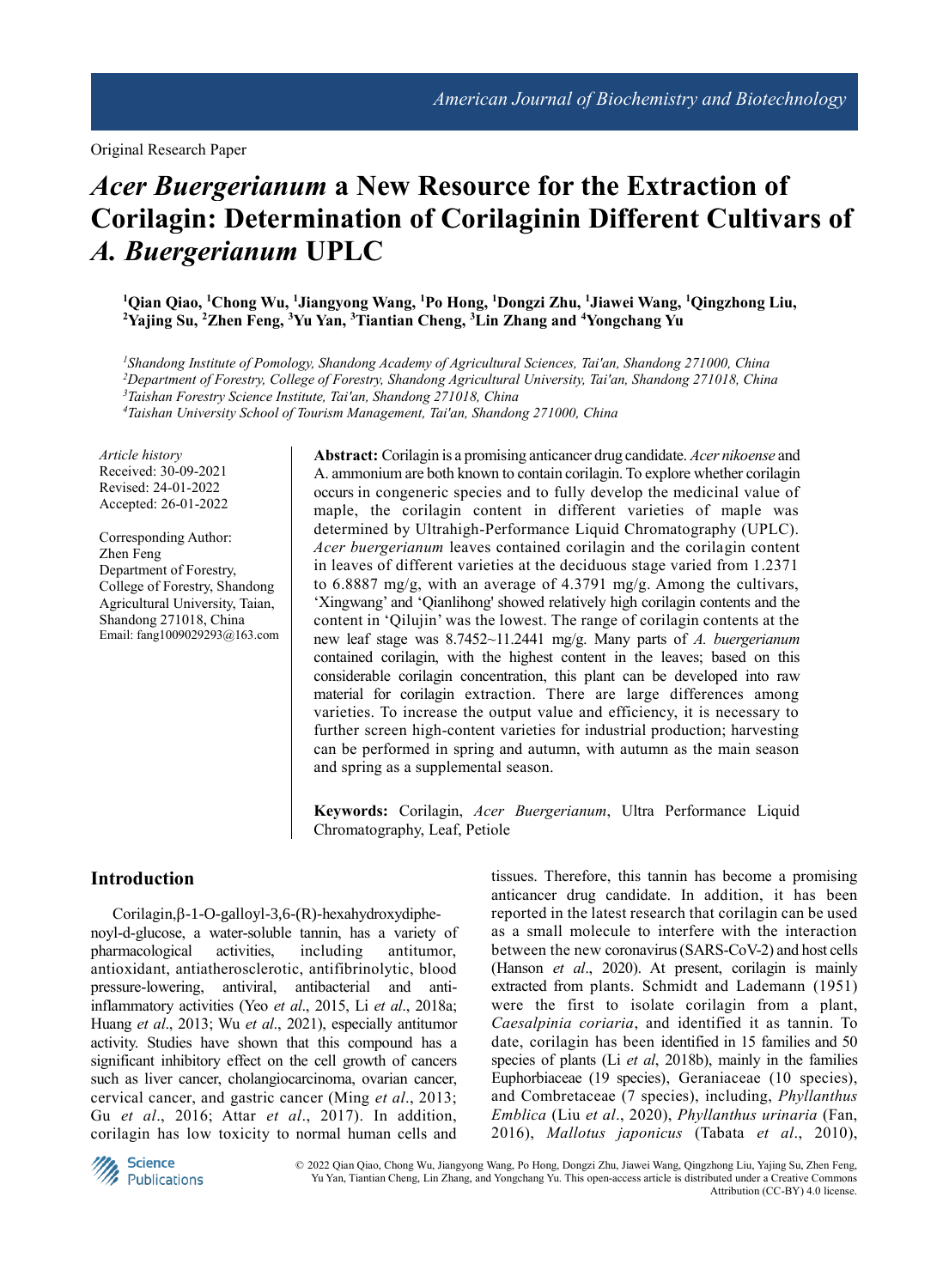*Erodium stephanianum*, *Erodium cicutarium* (Fecka and Cisowski., 2005), *Geranium carolinianum*, *Geranium sibiricum*, *Geranium thunbergii*, *Geranium wilfordii* (Bastian *et al*., 2018), *Terminalia catappa*  (Kinoshita *et al*., 2007), *Terminalia bellirica* and *Terminalia chebula* (Avula *et al*., 2013). Longan and rambutan in the *Sapindus*genus (Rakariyatham *et al*., 2020) and *Acer nikoense* and *Acer amoenum* in the *Acer* genus have also been identified as containing corilagin (Okabe *et al*., 2001; Honma *et al*., 2010). Since the only known synthetic pathway of gallic acid, an important precursor for the synthesis of corilagin, is the shikimic acid pathway (Werner *et al*., 1997), the entire biosynthesis pathway of corilagin is not clear and artificial synthesis cannot be carried out at present. Therefore, it is of great significance to continue to expand the exploration of raw materials of corilagin. In particular, the abovementioned families and genera have been reported to contain corilagin.

*Acer buergerianum* is a deciduous tree of the Sapindaceae family (*Acer*); it is native to China and distributed in the middle and lower reaches of the Yangtze River. It is often used as an autumn leaf tree in garden applications and as sidewalk trees, garden trees, and hedges (Xu *et al*., 2017). In recent years, its medicinal and food value has been explored. Studies have shown that its seeds can be pressed into oil. The seed oil content can reach 30.56%, with a nervonic acid content of approximately 6% and it contains 21.85% protein and 36.07% vitamin E. The mature leaves are very rich in volatile components. In particular, many of these chemical components have aromatic or pharmacological effects and have application potential in the fields of flavors and fragrances or medical treatment (Li *et al*., 2018c), but they have not been fully developed for use. The leaves of *A. nikoense* and A. amoenum are known to contain corilagin (Okabe *et al*., 2001; Honma *et al*., 2010). Whether *A. buergerianum* contains corilagin has not been reported. With the increasing demand for corilagin, it is necessary to identify high corilagin-content plants. Thus, it is of great significance to explore whether there are high corilagin-content *Acer* species. Furthermore, in recent years, as the slow sweep of fallen leaves' has become popular, urban management has begun to pay attention to the landscape of fallen leaves, which adds natural beauty to the city in autumn. However, fallen leaves should not only be used for viewing but also be developed concerning their economic value to turn fallen leaves into "treasures". As an important garden landscape tree species, *A. buergerianum* has concentrated autumn leaves. It is thus meaningful to make full use of fallen leaves to create added value in the garden. Accordingly, this study uses *A. buergerianum* as a trial harvest plant and analyzes the presence and contents of corilagin in different varieties, harvest periods, and tree parts. The aim is to explore the potential of *A. buergerianum* as a

raw material for corilagin extraction and to provide a scientific basis for the development of the medicinal value of *A. buergerianum*.

# **Materials and Methods**

## *Plant Materials*

Sampling materials: Three *A. buergerianum* cultivars were used in this study: 'Xingwang', 'Qianlihong' and 'Qilujin'. The sampling times in the defoliation period were as follows: October 27 and November 6, 15, and 21, 2019. Three plants of each variety were selected and healthy, disease-free mature leaves were sampled and transported to the laboratory for drying at 50°C, followed by milling. In the new leaf stage, shoots and tender leaves were collected twice, specifically, on April 15 and 20, 2020, and the samples from the two dates were mixed, dried, and ground. Collection from different parts of *A. buergerianum* tetraploid 'Xingwang': Samples of leaves, petioles, shoots, bark, pericarp, and seeds of 'Xingwang' were collected on August 25, 2020. Three plants were selected at random and all the materials were healthy and undamaged. The materials were brought to the laboratory, dried, and ground.

# *Experimental Methods*

## *Solution Preparation*

Reference substance solution. A total of 5.00 mg of corilagin standard product (purity ≥98%) was accurately weighed, dissolved in 50% methanol (chromatographically pure) in a 50 mL volumetric flask, and diluted to the mark and shaken well. In this way, a reference solution containing 0.10 mg/mL corilagin was prepared.

Test solution. In an extraction method modified by Li *et al*. (2018a), approximately 1.00 g of sample powder was accurately weighed and placed in a 100 ml conical flask. Then, 50 mL of 50% ethanol aqueous solution (analytical purity) with a volume fraction of 50%was added, and ultrasonic extraction with an ultrasound instrument (kQ-250DE; power, 500 W; frequency, 40 kHz) was performed for 30 min. Next, the supernatant was collected and evaporated with a rotary evaporator (RE-2000A). The solid powder was dissolved in 50 mL of 50% methanol and the sample solution was passed through a 0.22 µm filter membrane for testing.

## *Chromatographic Conditions*

A two-dimensional Ultra-Performance Liquid Chromatography (UPLC) system (model: Arc) was used to determine the sample, with an XBridge C18 column  $(4.6 \times 150 \text{ mm}, 3.5 \text{ \mu m})$  as the chromatographic column and 0.4% formic acid aqueous solution and methanol as the mobile phase for gradient elution (0.4% formic acid: 0-2 min, 80-75%;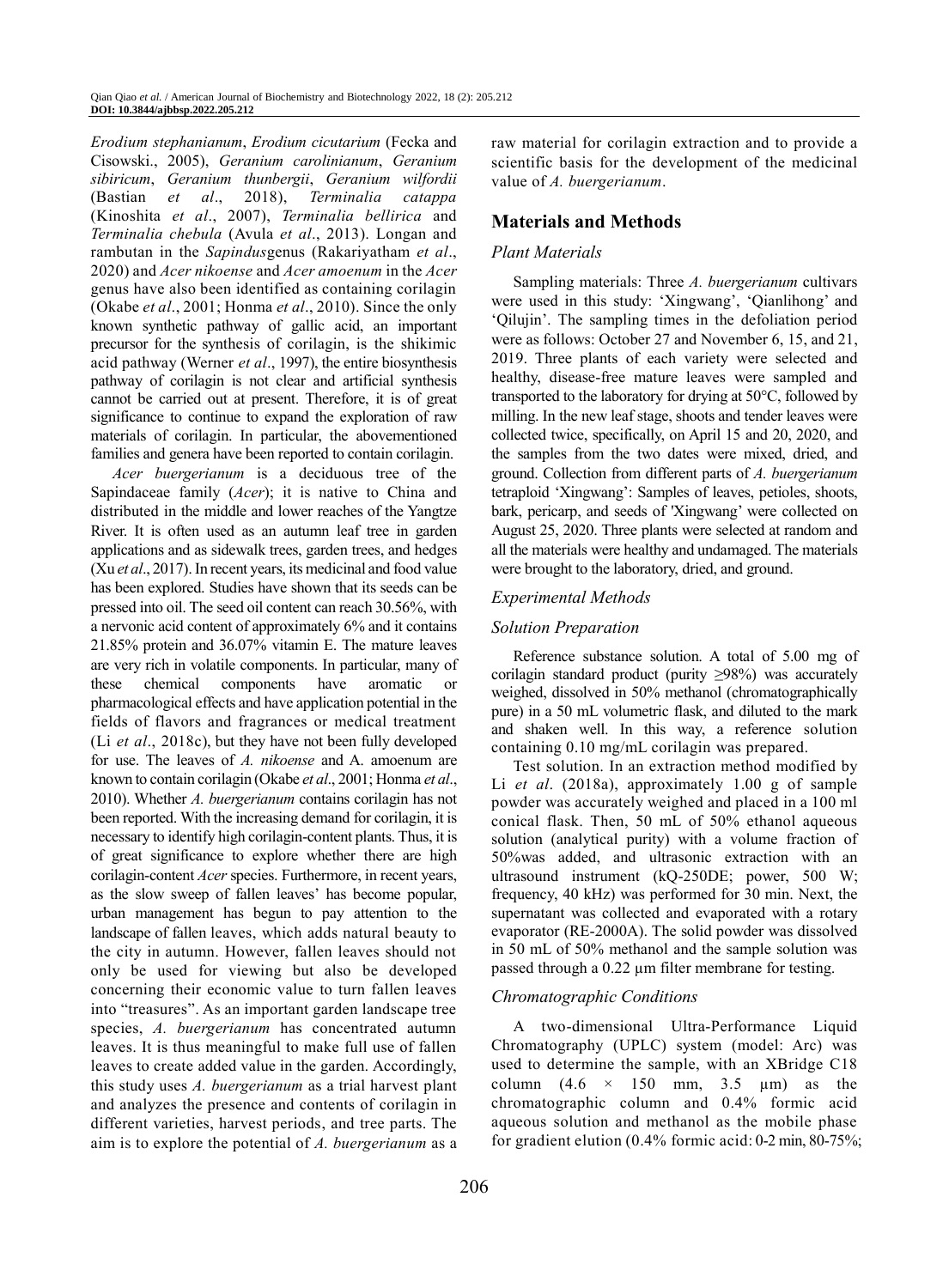2-15 min, 75-55%; 15-20 min, 55-10%; 20-30 min, 10; 30-32 min, 10~80%).The flow rate was 0.3 mL/min, the column temperature was 25°C, the detection wavelength was 270 nm and the injection volume was  $2 \mu L$ .

#### *Linear Relationship Investigation*

The reference solution was diluted with 50% methanol, a concentration gradient of 0.005, 0.01, 0.025, 0.05, 0.10, and 0.20 mg/mL solutions was prepared and sample injection and determination were performed under the chromatographic conditions described above. With the concentration of corilagin as the abscissa and the chromatographic peak area as the ordinate, a standard curve was drawn and regression analysis was performed.

#### *Methodological Review*

Precision test: From the reference solution, 6 consecutive sample injections under the chromatographic conditions of 'Chromatographic conditions' were performed, the peak area was recorded and the Relative Standard Deviation (RSD) was calculated.

Repeatability test: Six samples of the 'Qianlihong' test solution were analyzed under chromatographic conditions described in '*Chromatographic conditions*'. The peak area was recorded and the RSD was calculated.

Stability test: Every 2 h, 2 μL of the reference solution was injected. The peak area was recorded 5 times

continuously according to the chromatographic conditions described in 'Chromatographic conditions' and the RSD was calculated.

Sample recovery test: The powder of the 'Qianlihong' sample was accurately weighed and 1.410 mg of corilagin standard was added to a total of 5 parts; the samples were prepared according to the methods of 'Solution preparation' and measured under the chromatographic conditions described in 'Chromatographic conditions'. The chromatogram was recorded and the sample recovery rate and RSD were calculated.

#### *Sample Determination*

Three replicates of each sample powder, each approximately 1.0 g, were precisely weighed to prepare a sample solution and measured according to the chromatographic conditions described in 'Chromatographic conditions'.

#### **Results**

#### *Determination of A. Buergerianum Leaf Corilagin*

The UPLC method was used to detect corilagin in the leaves of *A. buergerianum*. Chromatograms are shown in Fig. 1. A comparison of the retention times of the sample and corilagin standard revealed that the leaves of *A. buergerianum* contained corilagin.



**Fig. 1:** UPLC diagram of the corilagin standard and the sample of *A. buergerianum* (1: Corilagin)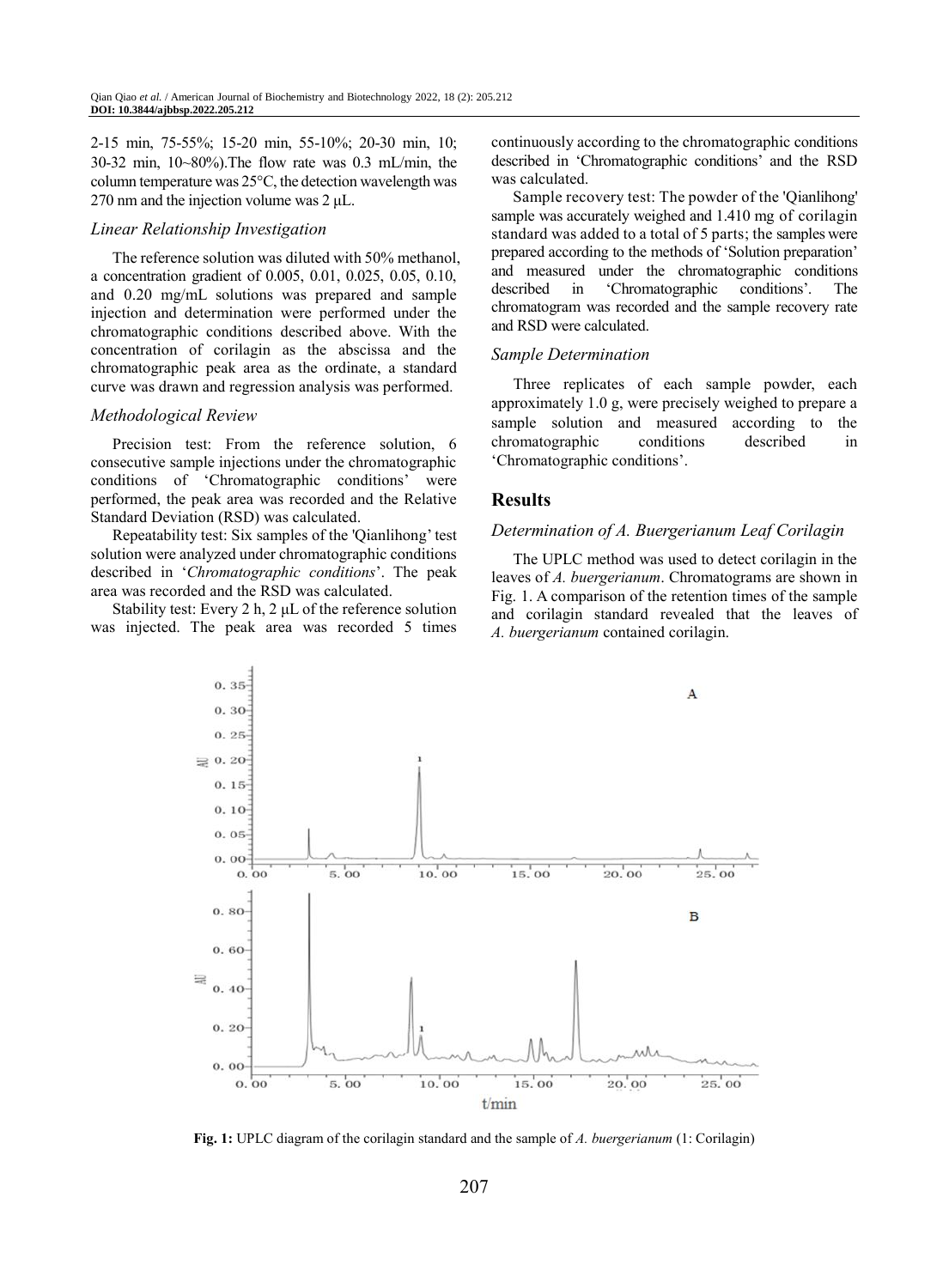

**Fig. 2:** The standard curve of the corilagin standard



**Fig. 3:** The content of corilagin in the leaves of different varieties of *A. buergerianum* at the new leaf stage



**Fig. 4:** Corilagin contents of different parts of the *A. buergerianum* cultivar 'Xingwang'

The linear relationship under the test conditions was investigated and the external standard method was used to quantitatively analyze the corilagin (Fig. 2). The regression equation of the standard curve is  $Y = 50415X + 28.168$ , the correlation coefficient R is 0.9993 and the linear range is 0.005-0.250 mg. In the linear range, the correlation coefficient is greater than 0.999, indicating that the corilagin standard curve has a good linear relationship.

The RSDs of the precision test, repeatability test, and stability test were 2.12, 0.92, and 0.42%, respectively, indicating that the method has good repeatability, stability, and precision. The sample recovery rate reached 95.31% and the RSD was 1.45% (Table 1), which confirms that this method has good accuracy in detecting corilagin. The UPLC method established in this experiment can be used to determine the corilagin content in *A. buergerianum* leaves.

## *Changes in Leaf Corilagin Content in Different A. Buergerianum Cultivars at the Deciduous Stage*

The leaf corilagin contents of different varieties of *A. buergerianum* at the deciduous stage are shown in Table 2. The corilagin content ranged from 1.2371 to 6.8887 mg/g, with an average of 4.3791 mg/g. In 'Xingwang', the highest corilagin content was observed on November 6, at 6.4435 mg/g and the average content over the deciduous period was 5.4707 mg/g; in 'Qianlihong' the highest content was found on October 27, at 6.8887 mg/g and the average content over the deciduous period was 5.6951 mg/g. The highest content in 'Qilujin', at 3.3204 mg/g, was found on October 27, with lower contents detected for later dates and the average content in the defoliation stage was 1.9714 mg/g. The results showed that the contents of corilagin in 'Xingwang' and 'Qianlihong' were significantly higher than that in 'Qilujin'. The CV ranged from 27.99~65.90%, indicating that the content of corilagin was quite variable during the deciduous period.

#### *Corilagin Content in the Leaves of Different Varieties of A. Buergerianum at the New Leaf Stage*

The leaf content of corilagin at the new leaf stage was significantly different among the three A. buergerianum cultivars, with 'Xingwang' having the highest value, 11.2441 mg/g, followed by 'Qiluhong', with 10.2752 mg/g and 'Qianlihong', with the lowest value of 8.7452 mg/g (Fig. 3). Compared with that in the deciduous stage (Table 2), the content of the new leaf stage was significantly higher. The new leaf stage of *A. buergerianum* is thus more suitable for harvesting for the extraction of corilagin. Of course, we must also pay attention to the differences among varieties and select high-content germplasms.

## *Corilagin Content in Different Parts of 'Xingwang'*

Taking the higher content of 'Xingwang' as a trial harvest, the corilagin content in different plant parts of this variety was measured. The results showed that the amount significantly differed among the different parts (Fig. 4). The petiole had the highest content, 6.3878 mg/g, which was similar to the leaf content  $(6.2267 \text{ mg/g})$ , so it is recommended that the leaves be harvested with the petiole for corilagin extraction.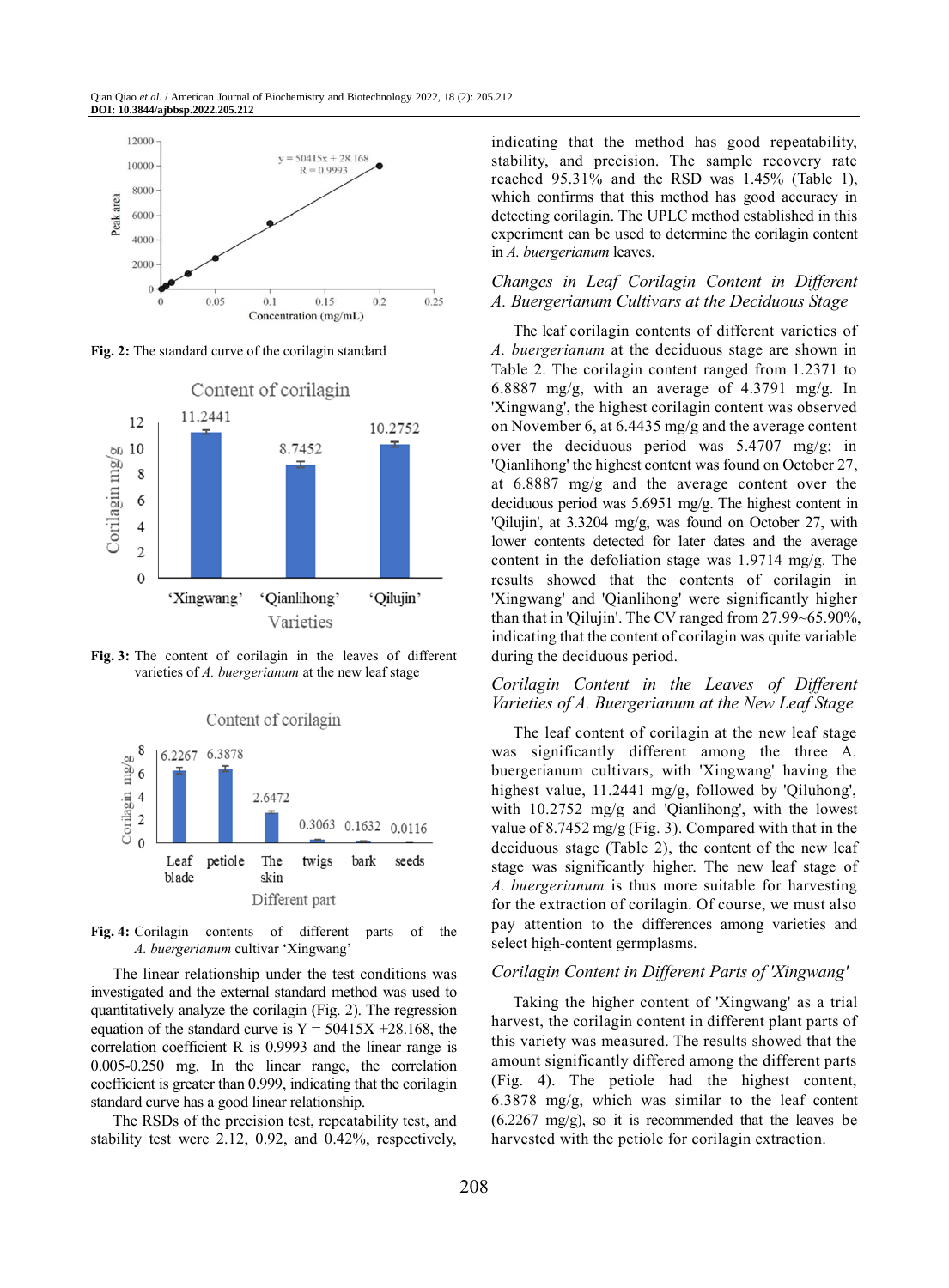Qian Qiao *et al*. / American Journal of Biochemistry and Biotechnology 2022, 18 (2): 205.212 **DOI: 10.3844/ajbbsp.2022.205.212**

| Number | Sample<br>weight/ $(g)$ | Corilagin content in<br>the sample/ $(mg)$ | Added<br>amount/(mg) | Measured<br>amount/(mg) | Recovery<br>rate/ $(\%)$ | Average recovery<br>rate/ $(\%)$ | RSD/(%) |
|--------|-------------------------|--------------------------------------------|----------------------|-------------------------|--------------------------|----------------------------------|---------|
|        | 1.109                   | 7.2694                                     | l.410                | 8.6007                  | 94.42                    | 95.31                            | 1.45    |
| 2      | 1.112                   | 7.2823                                     | 1.410                | 8.6051                  | 93.82                    |                                  |         |
|        | 1.105                   | 7.2908                                     | l.410                | 8.6705                  | 97.85                    |                                  |         |
| 4      | 1.118                   | 7.3792                                     | 1.410                | 8.7256                  | 95.49                    |                                  |         |
|        | l.107                   | 7.2617                                     | .410                 | 8.6010                  | 94.98                    |                                  |         |

**Table 1:** Recovery test of corilagin sample from A. buergerianum

**Table 2:** Changes in the content of corilagin in *A. buergerianum* leaves at the deciduous stage (mg/g)

| Cultivars                | October 27 | November 6 | November 15 | November 21 | Average |
|--------------------------|------------|------------|-------------|-------------|---------|
| 'Xingwang'               | 5.8187     | 6.4435     | 4.1498      | $- -$       | 5.4707  |
| 'Qianlihong'             | 6.8887     | 5.6891     | 4.1842      | 6.0184      | 5.6951  |
| 'Qilujin'                | 3.3204     | 1.3899     | 1.9381      | 1.2371      | 1.9714  |
| Average                  | 5.3426     | 4.5075     | 3.4240      | 3.6278      | 4.3791  |
| Coefficient of Variation | 27.9900    | 49.3800    | 30.6900     | 65.9000     | 38.9300 |

Note: "--" means that the leaves had fallen at that time

The content in the peel was 2.6472 mg/g, which indicates that the peel can also be used for extracting corilagin. Generally, the peel is treated as waste during oil extraction. This experiment shows that the peel can be used to extract corilagin, which can save resources and fully exploit the medicinal value of the peel. The twigs, bark, and seed kernels had low corilagin contents. As these parts are important parts for plant growth or oil extraction, they should not be used as raw materials for corilagin extraction.

#### **Discussion**

In this study, a suitable UPLC method was established to determine corilagin contents in f *A. buergerianum and* it was demonstrated for the first time that the leaves, petioles, twigs, bark, and seeds of this plant contain corilagin. This method provides a basis for the identification and determination of corilagin in other species of the genus *Acer.* The method provides only a preliminary determination of the corilagin content in *A. buergerianum*. In actual production applications, extracted corilagin needs to be separated and purified. In addition, it is necessary to optimize the method to achieve a higher extraction rate. Rangsriwong *et al*. (2009) used subcritical water extraction to extract corilagin from *Terminalia chebula* Retz. The extraction technology of this method is green, the extraction rate is high, the cost is low and selective extraction can be achieved. Prasad *et al*. (2009) used high-pressure extraction technology to extract longan fruit corilagin under conditions of 30℃, 50% ethanol, 1:50 (w/v) solid-to-liquid ratio, and 500 MPa for 2.5 min and the extraction rate was increased by 22% compared with that using ultrasonic extraction. Therefore, different processes to extract corilagin from *A. buergerianum* as the raw material need to be explored.

The corilagin content in the deciduous stage was quite different among the three *A. buergerianum* cultivars in this study and the contents of 'Xingwang' and 'Qianlihong' were significantly higher than that of 'Qilujin'. The content ranged between 1.2371 and 6.8887 mg/g across the three varieties, with an average of  $4.3791$  mg/g; this value is much higher than that reported for other species from the same genus, *A. nikoense* and *A. amoenum* (Okabe *et al*., 2001; Honma *et al*., 2010), as well as for *geranium sibiricum* (0.59 mg/g) of *Geranium* (Liu *et al*., 2020) and *Dimocarpus longan* (1.1726 mg/g) of *Dimocarpus* (Li *et al*., 2018b). However, the corilagin content of *A. buergerianum*is lower than that of *Phyllanthus Emblica* leaves (13.16-28.76 mg/g) (Liu *et al*., 2020) and the young fruit of *Terminalia chebula* (10.36-12.70 mg/g) (Avula *et al*., 2013). Rambutan (3.80 mg/g) (Rakariyatham *et al*., 2020), *Phyllanthus urinaria* L. (2.288 mg/g) (Fan, 2016), *Geranium wilfordii* Maxim (2.0 mg/g), and *Geranium carolinianum* (4.10 mg/g) (Bastian *et al*., 2018), *Erodium cicutarium* (6.5 mg/g) (Fecka and Cisowski, 2005) and *Terminalia catappa* (6 mg/g) (Kinoshita *et al*., 2007) exhibit similar corilagin contents as *A. buergerianum*. The results of this study show that it is feasible to extract corilagin from the autumn leaves of *A. buergerianum*. In addition, although the leaf corilagin content of *A. buergerianum* is higher in the new leaf stage than in the deciduous stage, the new leaf stage is not suitable for a large number of leaf picks since the leaves are very important for the growth of the tree; thus, an appropriate number of young leaves can be harvested in early spring. In industrial corilagin production using *A. buergerianum* leaves as raw materials, the leaves can be harvested in spring and autumn, with autumn as the main season and spring as a supplement.

The determination of corilagin content in different parts of 'Xing wang' showed that the leaves and petioles had the highest content, above 6 mg/g,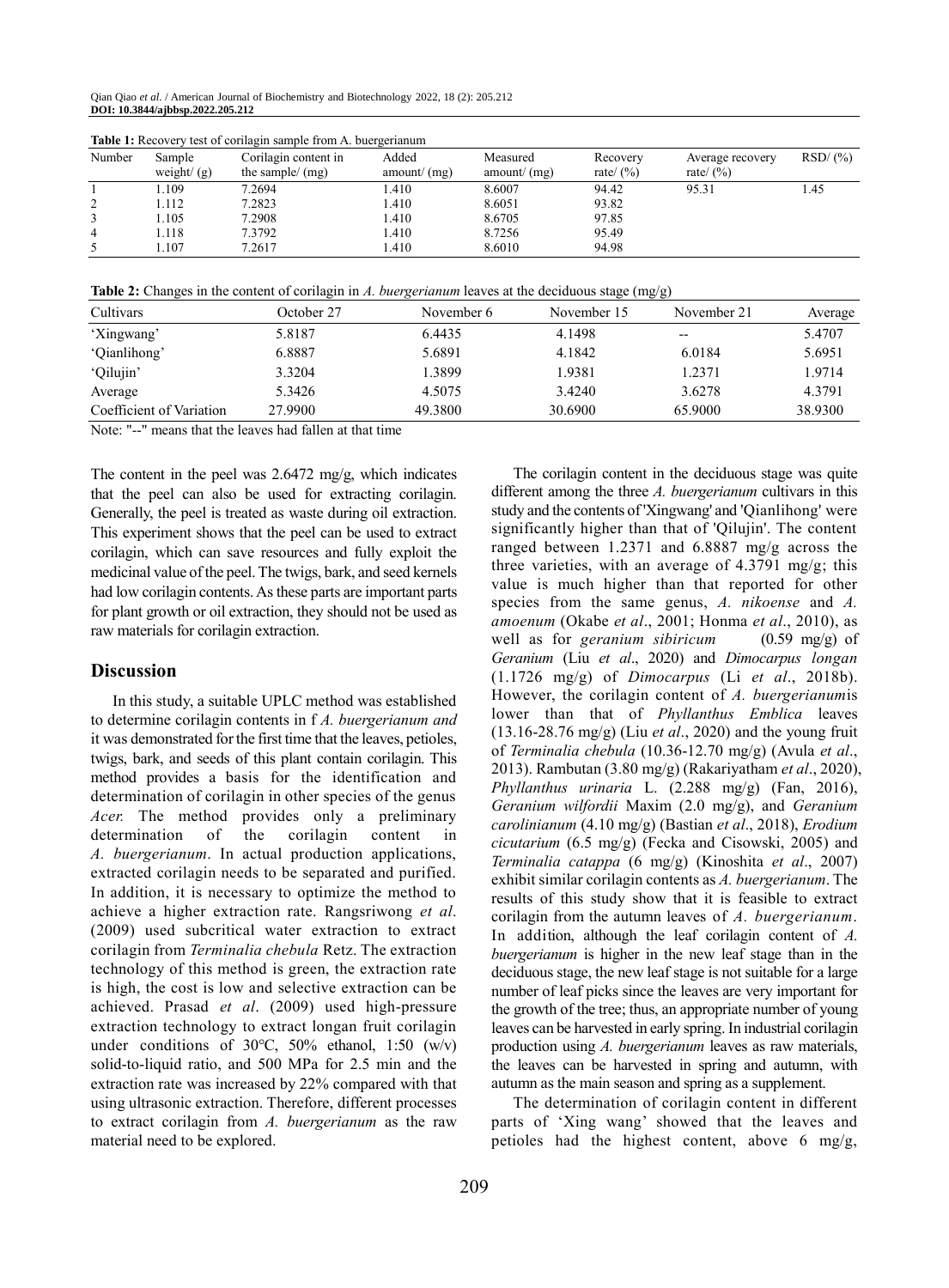followed by husks; the lowest contents were in kernels. In other plants that have been reported to contain corilagin, the contents are usually highest in leaves. For example, in longan, leaves contain the highest corilagin contents, followed by twigs, seeds, pericarp, bark, and pulp. Rambutan, Jatropha, Phyllanthus, and geranium also have very high leaf corilagin contents (Li *et al*., 2018c; Fan, 2016; Manpong *et al*., 2011; Rakariyatham *et al*., 2020). Whole plants and fruits are also used as the main raw materials for corilagin extraction; examples include wild geranium (whole plant), celery leaf ox seedlings (whole plant), and Terminalia chebula (fruit) (Fecka and Cisowski, 2005; Avula *et al*., 2013; Li *et al*., 2018a). In general, leaves are the main raw material used to extract corilagin.

According to a recent report (Li *et al*., 2018b), the plants containing corilagin are mainly concentrated in the families Euphorbiaceae (19 species), Geraniaceae (10 species), Combretaceae (7 species), and Sapindaceae (5 species). There are many plants in these families; there are more than 200 species of *Acer* in Sapindaceae alone. Therefore, we believe that these families and related plants have great potential as raw materials for the extraction of corilagin, which is the direction of our next work.

# **Conclusion**

*A. buergerianum* leaf has potential as a material for the extraction of corilagin because of its high corilagin content. Petiole and pericarp of this plant could also be developed as raw material for extracting corilagin. There were great differences among the different varieties in this study. The contents of 'Xingwang' and 'Qianlihong' were higher than those of 'Qilujin' in the deciduous stage, whereas the contents of 'Xing wang' and 'Qiluhong' were higher than those of 'Qianlihong' in the new leaf stage. To increase the output value and efficiency, it is necessary to further screen high-content varieties for industrial production. There was a great difference in corilagin content between the different seasons, with that in the deciduous stage being significantly lower than that in the new leaf stage  $(4.3791$  and  $10.0881$  mg/g, respectively). The harvest period can be divided into spring and autumn, with autumn as the main season and spring as a supplement.

## **Acknowledgment**

This study was supported by the Central Fiscal Forestry Science and Technology Extension Demonstration Fund Project (NO: [2020]TG01) and Major Agricultural Projects of Shandong Province (NO: 2017LZN027 and 2020LZGC009). Shandong Province Central Guiding Fund Project (No. YDZX2021101).

# **Practical Application**

Many parts of *Acer buergerianum* contain corilagin and the leaves contain the highest content, with a considerable amount, which can be developed into raw material for extracting corilagin.

# **Author's Contributions**

**Qian Qiao, Chong Wu, Jiangyong Wang, Yajing Su, and Yu Yan:** Designed and performed the experiments, analyzed the data and prepared the paper.

**Tiantian Cheng, Lin Zhang, Yongchang Yu, Po**  Hong, Dongzi Zhu, and Jiawei Wang: Participated to collect the materials related to the experiment.

**Qingzhong Liu and Zhen Feng:** Designed the experiments and revised the manuscript.

# **Ethics**

The author declares their responsibility for any ethical issues that may arise after the publication of this manuscript.

## **References**

- Attar, R., Cincin, Z. B., Bireller, E. S., & Cakmakoglu, B. (2017). Apoptotic and genomic effects of corilagin on SKOV3 ovarian cancer cell line. OncoTargets and therapy, 10, 1941.doi.org/10.2147/OTT.S135315
- Avula, B., Wang, Y. H., Wang, M., Shen, Y. H., & Khan, I. A. (2013). Simultaneous determination and characterization of tannins and triterpene saponins from the fruits of various species of Terminalia and Phyllantus Emblica using a UHPLC-UV-MS method: Application to Triphala. Planta Medica, 29(02), 181-188. doi.org/10.1055/s-0032-1328089
- Bastian, F., Ito, Y., Ogahara, E., Ganeko, N., Hatano, T., & Ito, H. (2018). Simultaneous quantification of ellagitannins and related polyphenols in geranium thunbergii using quantitative NMR. Molecules, 23(6), 1346. doi.org/10.3390/molecules23061346
- Fan, S., (2016). Comparative study of contents of corilagin in *Phyllanthus urinaria* L. from different habitats, different harvest times, and different parts. Journal of University of South China (Science and Technology), 30(3), 98-102. doi.org/10.19431/j.cnki.1673-0062.2016.03.021.
- Fecka, I., & Cisowski, W. (2005). Tannins and flavonoids from the Erodium cicutarium herb. Zeitschrift für Naturforschung B, 60(5), 555-560. doi.org/10.1515/znb-2005-0513
- Gu, Y., Xiao, L., Ming, Y., Zheng, Z., & Li, W. (2016). Corilagin suppresses cholangiocarcinoma progression through the Notch signaling pathway in vitro and in vivo. International Journal of Oncology, 48(5), 1868-1876. doi.org/10.3892/ijo.2016.3413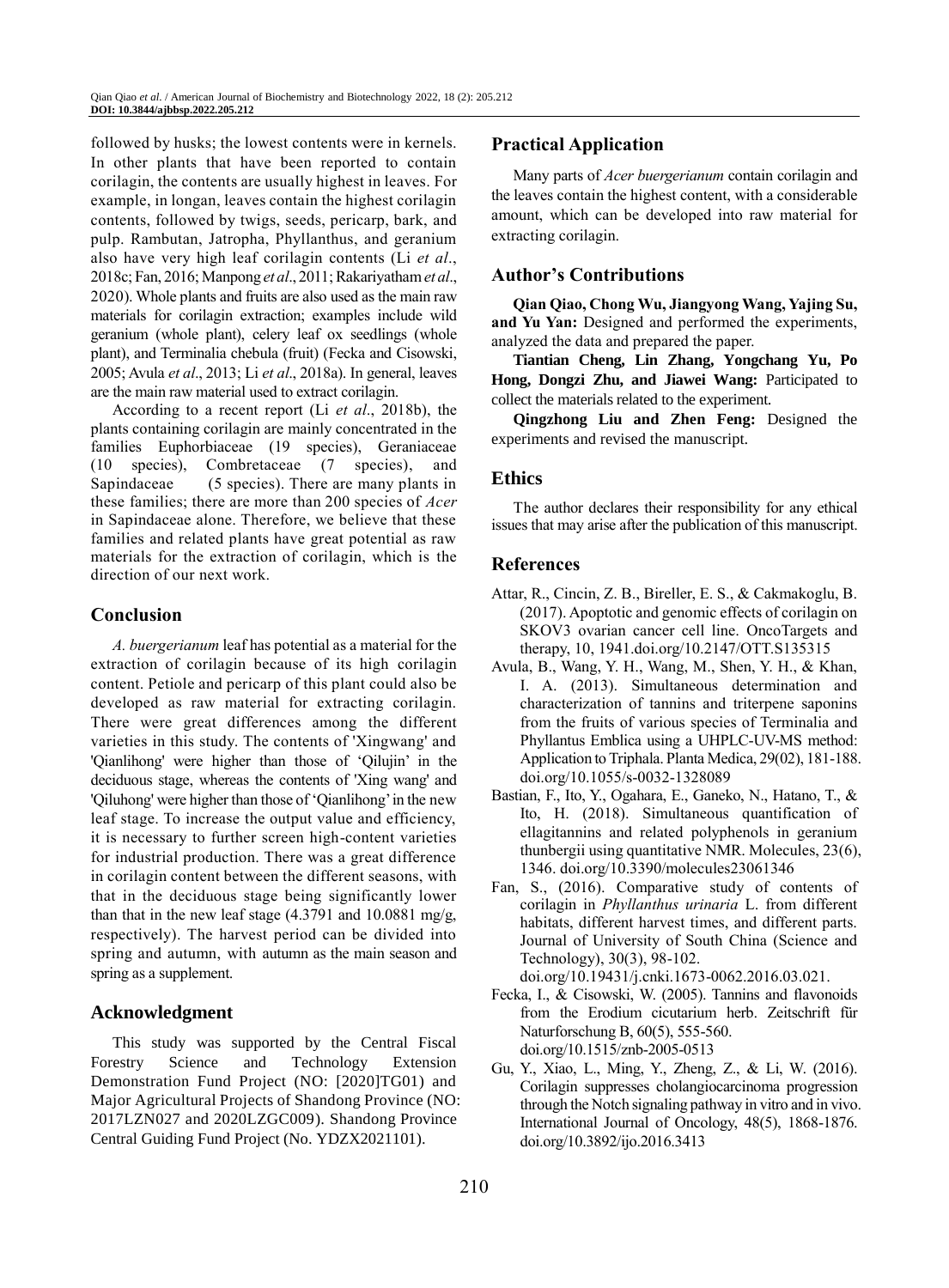- Hanson, Q. M., Wilson, K. M., Shen, M., Itkin, Z., Eastman, R. T., Shinn, P., & Hall, M. D. (2020). Targeting ACE2–RBD interaction as a platform for COVID-19 therapeutics: Development and drug-repurposing screen of an AlphaLISA proximity assay. ACS Pharmacology & Translational Science, 3(6), 1352-1360. doi.org/10.1021/acsptsci.0c00161
- Honma, A., Koyama, T., & Yazawa, K. (2010). Antihyperglycemic effects of Japanese maple Acer amoenum leaf extract and its constituent corilagin. Journal of wood science, 56(6), 507-512. doi.org/10.1007/s10086-010-1130-5
- Huang, Y. F., Zhang, S. L., Jin, F., Cheng, D., Zhou, Y. P., Li, H. R., ... & Zhao, L. (2013). The activity of corilagin on post-parasiticide liver fibrosis in Schistosomiasis animal model. International Journal of Immunopathology and Pharmacology, 26(1), 85-92. doi.org/10.1177/039463201302600108
- Kinoshita, S., Inoue, Y., Nakama, S., Ichiba, T., & Aniya, Y. (2007). Antioxidant and hepatoprotective actions of medicinal herb, Terminalia catappa L. from Okinawa Island and its tannin corilagin. Phytomedicine, 14(11), 755-762. doi.org/10.1016/j.phymed.2006.12.012
- Li, J. J., Fan J. S., Wei Y. C., & Zhang S. J. (2018a). Analysis of the nutrient composition of several kinds of *Acer* seeds oil. Journal of the Chinese Cereals and Oils Association, 33(05), 55-59. http://kns.cnki.net/kcms/detail/11.2864.TS.2018051 8.1428.006.html
- Li, N., Lin, Z., Chen, W., Zheng, Y., Ming, Y., Zheng, Z., & Lin, H. (2018b). Corilagin from longan seed: Identification, quantification, and synergistic cytotoxicity on SKOv3ip and hey cells with ginsenoside Rh2 and 5-fluorouracil. Food and Chemical Toxicology, 119, 133-140. doi.org/10.1016/j.fct.2018.05.018
- Li, Y., Li, Z., Hou, H., Zhuang, Y., & Sun, L. (2018c). Metal chelating, inhibitory DNA damage, and antiinflammatory activities of phenolics from rambutan (Nephelium lappaceum) peel and the quantifications of geraniin and corilagin. Molecules, 23(9), 2263. doi.org/10.3390/molecules23092263
- Liu, X.L., Yang, B.X., Chen, L.Q., Lei, Y., & Wu, K.G. (2020). Determination of three polyphenol components in *Phyllanthus Emblica* L. tea by highperformance liquid chromatography and their antioxidant activity. Science and technology of food industry, 41(13), 315-320+327. doi.org/10.13386/j.issn1002-0306.2020.13.050
- Manpong, P., Douglas, S., Douglas, P. L., Pongamphai, S., Teppaitoon, W., & Kaewprakaisangkul, O. (2011). Response surface methodology applied to the extraction of phenolic compounds from jatropha curcas linn. Leaves using supercritical  $CO<sub>2</sub>$  with a methanol co‐solvent. Journal of Food Process Engineering, 34(5), 1661-1681.

doi.org/10.1111/j.1745-4530.2009.00552.x

- Ming, Y., Zheng, Z., Chen, L., Zheng, G., Liu, S., Yu, Y., & Tong, Q. (2013). Corilagin inhibits hepatocellular carcinoma cell proliferation by inducing G2/M phase arrest. Cell biology international, 37(10), 1046-1054. doi.org/10.1002/cbin.10132
- Okabe, S., Suganuma, M., Imayoshi, Y., Taniguchi, S., Yoshida, T., & Fujiki, H. (2001). New TNF- $\alpha$ releasing inhibitors, geraniin, and corilagin, in leaves of Acer nikoense, Megusurino-ki. Biological and Pharmaceutical Bulletin, 24(10), 1145-1148. doi.org/10.1248/bpb.24.1145
- Prasad, K. N., Yang, B., Zhao, M., Wei, X., Jiang, Y., & Chen, F. (2009). High-pressure extraction of corilagin from longan (*Dimocarpus longan Lour*.) fruit pericarp. Separation and Purification Technology,  $70(1)$ ,  $41-$ 45.doi.org/10.1016/j.seppur.2009.08.009
- Rakariyatham, K., Zhou, D., Rakariyatham, N., & Shahidi, F. (2020). Sapindaceae (Dimocarpus longan and Nephelium lappaceum) seed and peel byproducts: Potential sources for phenolic compounds and use as functional ingredients in food and health applications. Journal of Functional Foods, 67, 103846. doi.org/10.1016/j.jff.2020.103846
- Rangsriwong, P., Rangkadilok, N., Satayavivad, J., Goto, M., & Shotipruk, A. (2009). Subcritical water extraction of polyphenolic compounds from Terminalia chebula Retz. fruits. Separation and Purification Technology, 66(1), 51-56. doi.org/10.1016/j.seppur.2008.11.023
- Schmidt, O. T., & Lademann, R. (1951). Corilagin, ein weiterer kristallisierter Gerbstoff aus Dividivi. X. Mitteilung über natürliche Gerbstoffe. Justus Liebigs Annalen der Chemie, 571(3), 232-237. doi.org/10.1002/jlac.19515710305
- Tabata, H., Katsube, T., Moriya, K., Utsumi, T., & Yamasaki, Y. (2010). Protective activity of components of an edible plant, Mallotus japonicus, against oxidative modification of proteins and lipids. Food Chemistry, 118(3), 548-553. doi.org/10.1016/j.foodchem.2009.05.033
- Werner, I., Bacher, A., & Eisenreich, W. (1997). Retrobiosynthetic NMR studies with 13C-labeled glucose: Formation of gallic acid in plants and fungi. Journal of Biological Chemistry, 272(41), 25474-25482. doi.org/10.1074/jbc.272.41.25474.
- Wu, C., Huang, H., Choi, H. Y., Ma, Y., Zhou, T., Peng, Y., & Yang, X. (2021). Anti-esophageal cancer effect of corilagin extracted from Phmllanthi fructus via the mitochondrial and endoplasmic reticulum stress pathways. Journal of Ethnopharmacology, 269, 113700. doi.org/10.1016/j.jep.2020.113700